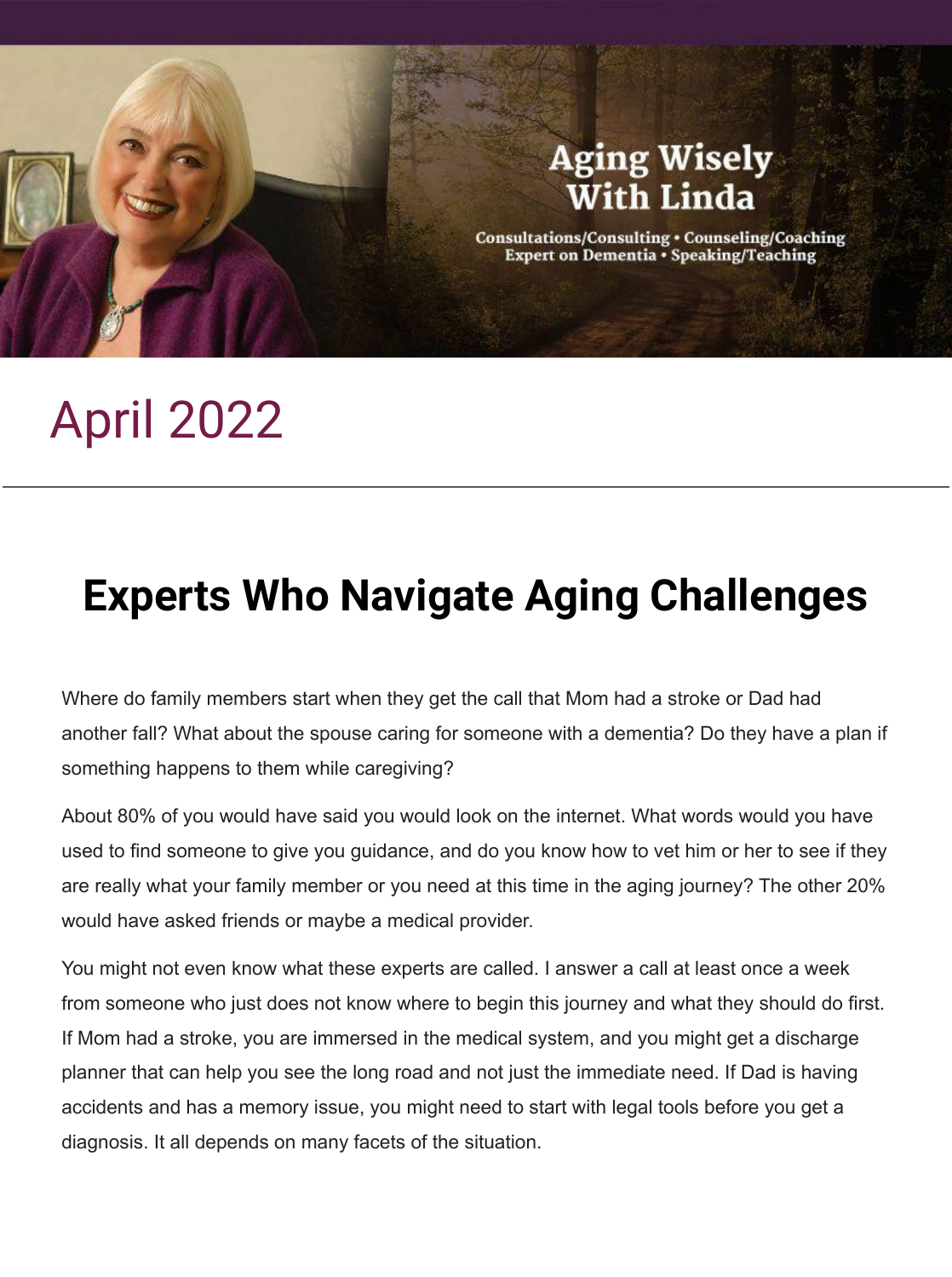#### **Aging Life Care Experts**

The expert you need is called either an "Aging Life Care Expert" or a "Professional Geriatric Care Manager." The majority of these professionals have backgrounds in social work, nursing, counseling, psychology, gerontology, or a related discipline. You would want an "Advanced Level" professional who belongs to the **Aging Life Care Association** (ALCA). You can search the ALCA website by [zip code](https://www.aginglifecare.org/ALCAWEB/What_is_Aging_Life_Care/Find_an_Aging_Life_Care_Expert/ALCAWEB/What_is_Aging_Life_Care/Search/Find_an_Expert.aspx?hkey=6c3ced7c-b5f0-4d27-9d30-37734ab6cf49) to find someone in your area.

I suggest asking the professionals you find if they have been in business as a geriatric care manager for over 5 years and for details about their professional education and licensure. You could even ask for some references. However, those who are advanced level members are certified and many are licensed in their field. They also follow a standard of practice and a code of ethics.



They will listen to your story and tell you if they are the right person for you or if it is better to start with an **elder law attorney** or even Adult Protective Services. Just this week when someone was asking about a parent who was being discharged from Skilled Nursing Medicare coverage, I had to refer her to the ombudsman services because her mother didn't have the financial resources to pay for the 24/7 care. In her state, Medicaid would take over the cost of the skilled nursing care, and she didn't need to quit her job to take care of her mom. The ombudsman would help her with that transition in the current setting. So, an expert can really make a big difference in decisions that impact everyone's life.